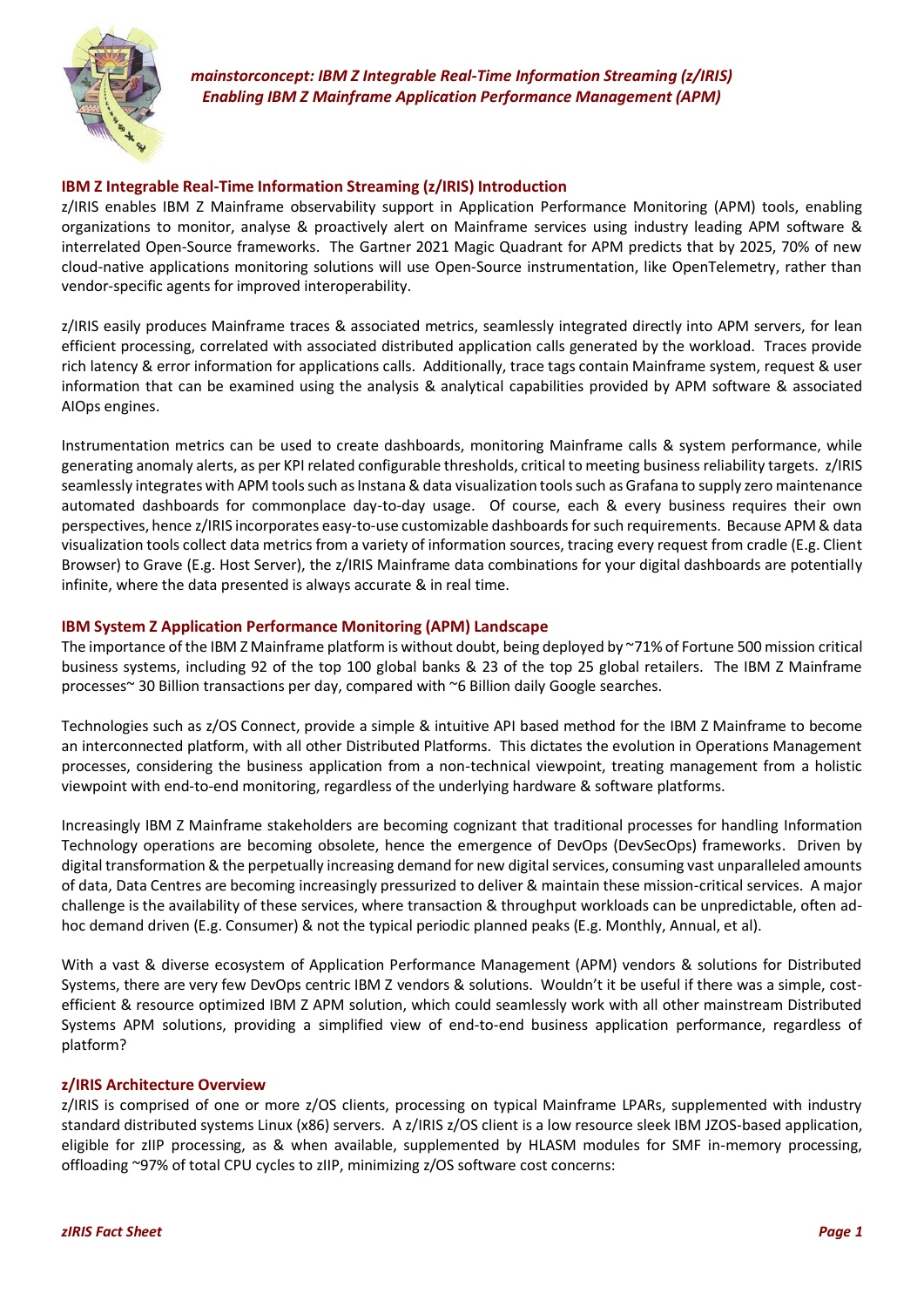

*mainstorconcept: IBM Z Integrable Real-Time Information Streaming (z/IRIS) Enabling IBM Z Mainframe Application Performance Management (APM)*



These z/IRIS clients read SMF data from predefined standard SMF in-memory resources. These SMF records are streamed in real-time, to an existing network accessible Apache Kafka cluster. The z/IRIS server reads SMF data from the Kafka cluster in near real-time, creating Mainframe traces from SMF data by transforming, formatting & normalizing data as per the OpenTelemetry OTLP format. This ensures compatibility with any APM solutions that natively support the OpenTelemetry framework. These Mainframe traces are then posted to a pre-configured APM system, for onward processing, using generally available APM vendor APIs. z/IRIS allows DevOps engineers, users & analysts to:

- $\triangleright$  View Mainframe traces & performance data vis familiar already deployed 3<sup>rd</sup> party APM user interfaces
- $\triangleright$  Search, filter & refine Mainframe traces within the context of their own business applications
- $\triangleright$  Configure customizable alerts based (E.g. KPI based) from data provided by z/IRIS mainframe traces
- $\triangleright$  Stream Mainframe metrics into in-house data sinks for future analysis & long-term data retention
- ➢ Utilize z/IRIS importable & customizable dashboards to visualize z/IRIS metrics via Grafana